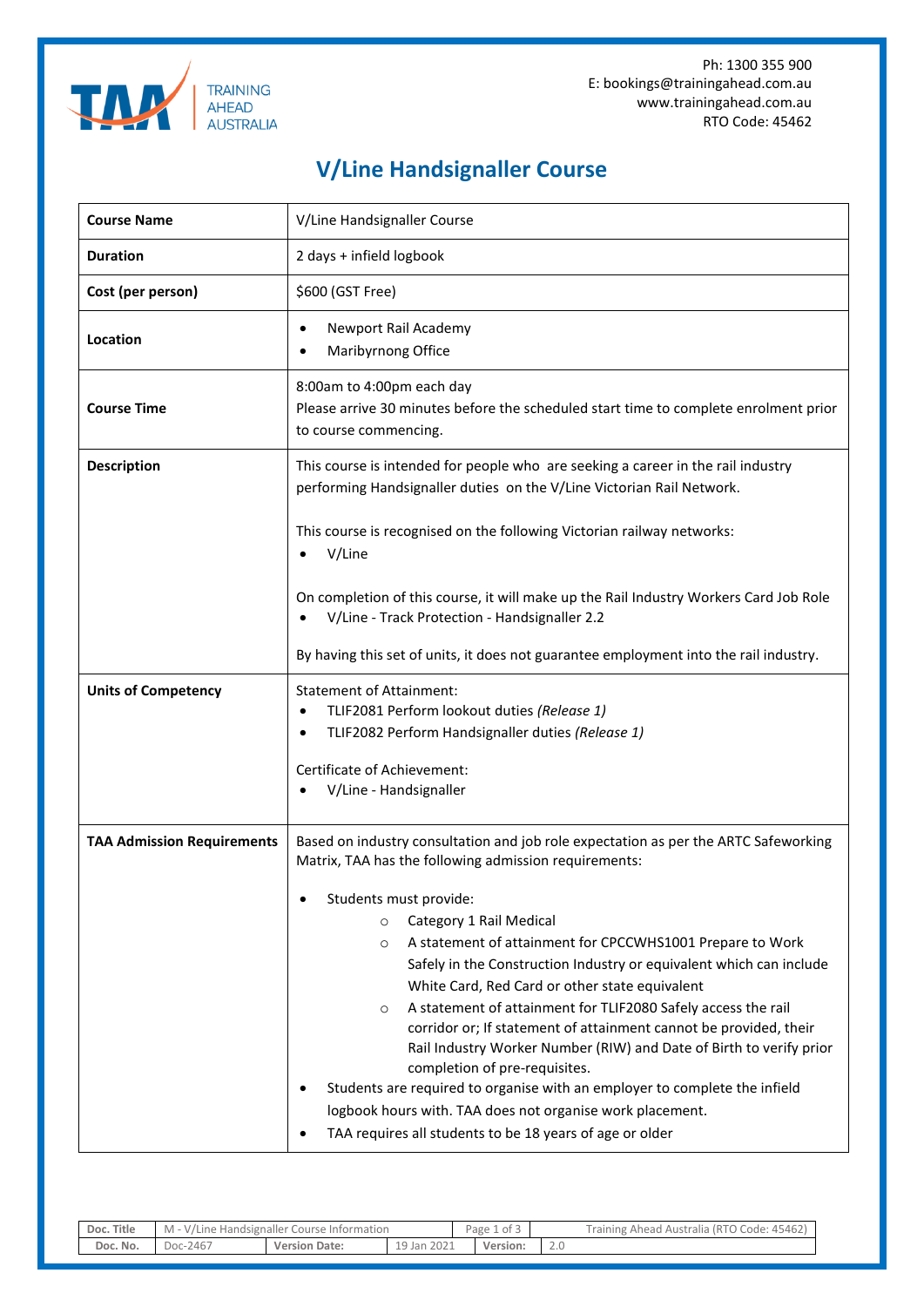

Ph: 1300 355 900 E: bookings@trainingahead.com.au www.trainingahead.com.au RTO Code: 45462

| <b>TAA Administration</b><br><b>Requirements</b><br><b>What to Bring and Wear</b> | The practical will be completed in a simulated rail corridor and full PPE will be<br>required. The following PPE is a mandatory requirement:<br>Work boots - ankle supportive, steel capped and lace up<br>$\bullet$<br>Long pants<br>$\bullet$<br>Long sleeve high visibility shirt or high visibility vest<br>$\bullet$<br>Eye protection - safety glasses<br>Hard hat<br>$\bullet$<br>Safety gloves<br>$\bullet$<br>Face mask (as per state COVID19 requirements)<br>If PPE is not provided, it can be purchased from the Training Ahead office for \$40<br>(This includes a hard hat, vest, gloves, safety glasses and a face mask)<br>Example of required PPE below: |  |  |  |
|-----------------------------------------------------------------------------------|---------------------------------------------------------------------------------------------------------------------------------------------------------------------------------------------------------------------------------------------------------------------------------------------------------------------------------------------------------------------------------------------------------------------------------------------------------------------------------------------------------------------------------------------------------------------------------------------------------------------------------------------------------------------------|--|--|--|
| <b>Pre-Requisites</b>                                                             | No pre-requisites as per training.gov                                                                                                                                                                                                                                                                                                                                                                                                                                                                                                                                                                                                                                     |  |  |  |
| <b>Course Entry Requirements</b>                                                  | No entry requirements as per training.gov                                                                                                                                                                                                                                                                                                                                                                                                                                                                                                                                                                                                                                 |  |  |  |
| <b>Assessment Type</b>                                                            | Theory, practical assessment and in field logbook hours                                                                                                                                                                                                                                                                                                                                                                                                                                                                                                                                                                                                                   |  |  |  |
| <b>Delivery Method</b>                                                            | Classroom based (face to face) training                                                                                                                                                                                                                                                                                                                                                                                                                                                                                                                                                                                                                                   |  |  |  |
| <b>ID To Bring</b>                                                                | You are required to bring photo ID, ideally, one of the following two types:<br>Australian Drivers Licence<br>$\bullet$<br>Passport<br>$\bullet$                                                                                                                                                                                                                                                                                                                                                                                                                                                                                                                          |  |  |  |
| <b>Nationally Accredited</b><br><b>Training</b>                                   | Yes, it is delivered by Aakira Pty Ltd trading as Training Ahead Australia<br>(RTO Code: 45462)                                                                                                                                                                                                                                                                                                                                                                                                                                                                                                                                                                           |  |  |  |
| <b>Course Expires After</b>                                                       | The units of competency do not expire however the V/Line Certificate of Achievement<br>expire every 2 years. Recertifications can be completed through Training Ahead<br>Australia.                                                                                                                                                                                                                                                                                                                                                                                                                                                                                       |  |  |  |

| Doc. Title | 1 - V/Line Handsignaller Course Information<br>M |                      |                               | Page<br>2 of 3 |          | Training Ahead Australia (RTO Code: 45462) |
|------------|--------------------------------------------------|----------------------|-------------------------------|----------------|----------|--------------------------------------------|
| Doc. No.   | Doc-2467                                         | <b>Version Date:</b> | 2021<br><sup>-19</sup> Jan ∠J |                | Version: | $\sim$ .                                   |